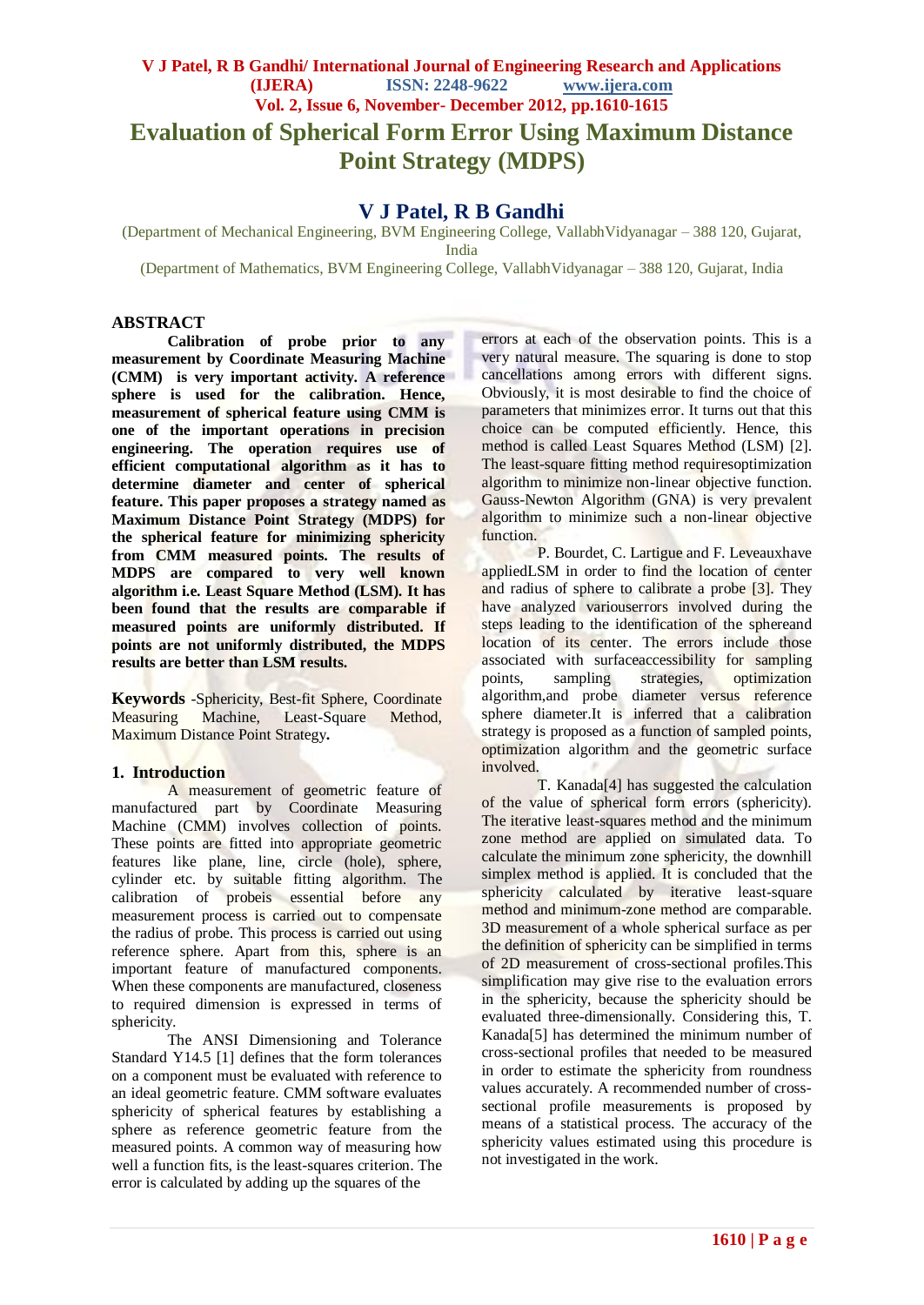C. M. Shakarji [6] suggested use of cre-Marquardt Algorithm (LMA) to Levenberg-Marquardt Algorithm (LMA) to minimize the square of error distances for various features including sphere. LMA is a trust-region strategy which provides a numerical solution to the problem of minimizing non-linear function. LMA is more robust than GNA. However, even for wellbehaved functions and reasonable starting parameters, LMA tends to be a bit slower than GNA. LMA can also be viewed as improved GNA with trust region approach [7, 8]. Also, convergence of the solution is highly dependent on choice of Levenberg-Marquardt parameter and its selection is challenging.

Theoretical derivation of the minimum zone criteria of sphericity error based on the principle of minimum potential energy is proposed by K. C. Fan and J. C. Lee [9]. They have converted the problem of finding the minimum zone sphericity error into the problem of finding the minimum elastic potential energy of the corresponding mechanical system.

G. L. Samuel and M. S. Shunmugam [10] have developed methods based on the computational geometry to establish the assessment spheres. The suggested methods start with construction of 3-D hull. The 3-D convex hull is established using computational geometric concept. For establishing a 3-D inner hull, a new heuristic method is suggested. A new concept of 3-D equidistant (ED) line is introduced in the method. Based on this concept, the authors have constructed 3-D farthest and nearestequidistance diagrams for establishing the assessment spheres. Algorithms proposed are implemented and validated with the simulated data.

Techniques for evaluating circularity and sphericity error from CMM data are presented by G. L Samuel and M.S. Shunmugam [11]. It is summarized that the form error can be evaluated directly from CMM data by employing sphere as assessment features and using normal deviations. The CMM data can also be transformed by applying appropriate methods that not only suppress the size but also introduce distortion. In the work, the form error is evaluated from the transformed data by employing limacon/limacoid as assessment features and using linear deviations. Also, the methods for handling CMM and transformed data are presents.

The authors of this paper have developed a novel strategy to evaluate circularity which is named as Maximum Distance Point Strategy (MDPS) [12]. In the present work, the same strategy is extended to evaluate the spherical form error. Circularity is 2 dimensional feature and a sphere is 3-dimensional feature. Hence, the procedure for selection of the points at maximum distance is different for sphere than that of circle.Point selection procedure should be capable of eliminating coplanar points. The proposed strategy is compared with least-square fitting method usingGauss-Newton algorithm and other published methods/algorithm in literature for

the sphericity form error and sum of square of deviation.

This is a customized approach to find the best fit sphere for evaluating sphericity rather than addressing a general unconstrained nonlinear problem. It is based on the postulate that "A unique sphere passes through any four non-coplanar points in space, where any three points are not in a line." Hence, selection procedure of four points (quadruplet) is suggested in the next section.

# **2. Point Selection Procedure**

The selection procedure for quadruplet (A, B, C, D) is as follow.

- 1. Let  $P_i(x_i, y_i, z_i)$ ,  $i = 1, 2, ..., n$  and  $n > 3$ , be the set of  $n$  points.
- 2. Select any point from  $P_i$  and name it as A, which is first point in quadruplet.
- 3. Calculate distance from point A to each point  $P_i$  using equation 2.1.  $AP_i$

$$
(2.1)
$$

- $= \sqrt{(x_a x_i)^2 + (y_a y_i)^2 + (z_a z_i)^2}$ where,  $AP_i$  is distance from point A to point  $P_i$ ,  $i = 1, 2, ..., n$ 
	- $x_a$ ,  $y_a$ ,  $z_a$  are coordinates of point A.  $x_i$ ,  $y_i$ ,  $z_i$  are coordinates of point  $P_i$ .
	- 4. Second point in quadruplet (point B) is selected which has maximum value of  $AP_i$ .
	- 5. Select third point in quadruplet (point C) from  $P_i$ ,  $i = 1,2,...,n$  such that its normal distance from line AB to the selected point is maximum. To determine normal distance the equation 2.3 is used. **The County of the County**

$$
d(P_i)_{AB} = ((x_a - x_i)^2 + (y_a - y_i)^2
$$
  
+  $(z_a - z_i)^2)((x_b - x_i)^2 + (y_b - y_i)^2$   
+  $(z_b - z_i)^2$ )  
+  $(z_b - z_i)^2$ )  
-  $((x_a - x_b)(x_a - (2.2) - x_i)$   
+  $(y_a - y_b)(y - y_i)$   
+  $(z_a - z_b)(z_a - z_b)(z_a - z_a)$ 

where,  $d(P_i)_{AB}$  is normal distance parameter from point  $P_i$  to line AB,  $i = 1, 2, ..., n$ 

 $x_b$ ,  $y_b$ ,  $z_b$  are coordinates of point B.

Note: The point with  $d(P_i)_{AB} = 0$  should be discarded [11].

6. The normal distance parameter from point  $P_i$  to the plane passing through selected points A, B and C is determined by the equation 2.3.

$$
= abs \begin{pmatrix} d(P_i)_{ABC} \\ x_i - x_a & y_i - y_a & x_i - z_a \\ x_b - x_a & y_b - y_a & y_c - y_a \\ x_c - x_a & x_b - z_a & z_c - y_a \end{pmatrix}
$$
 (2.3)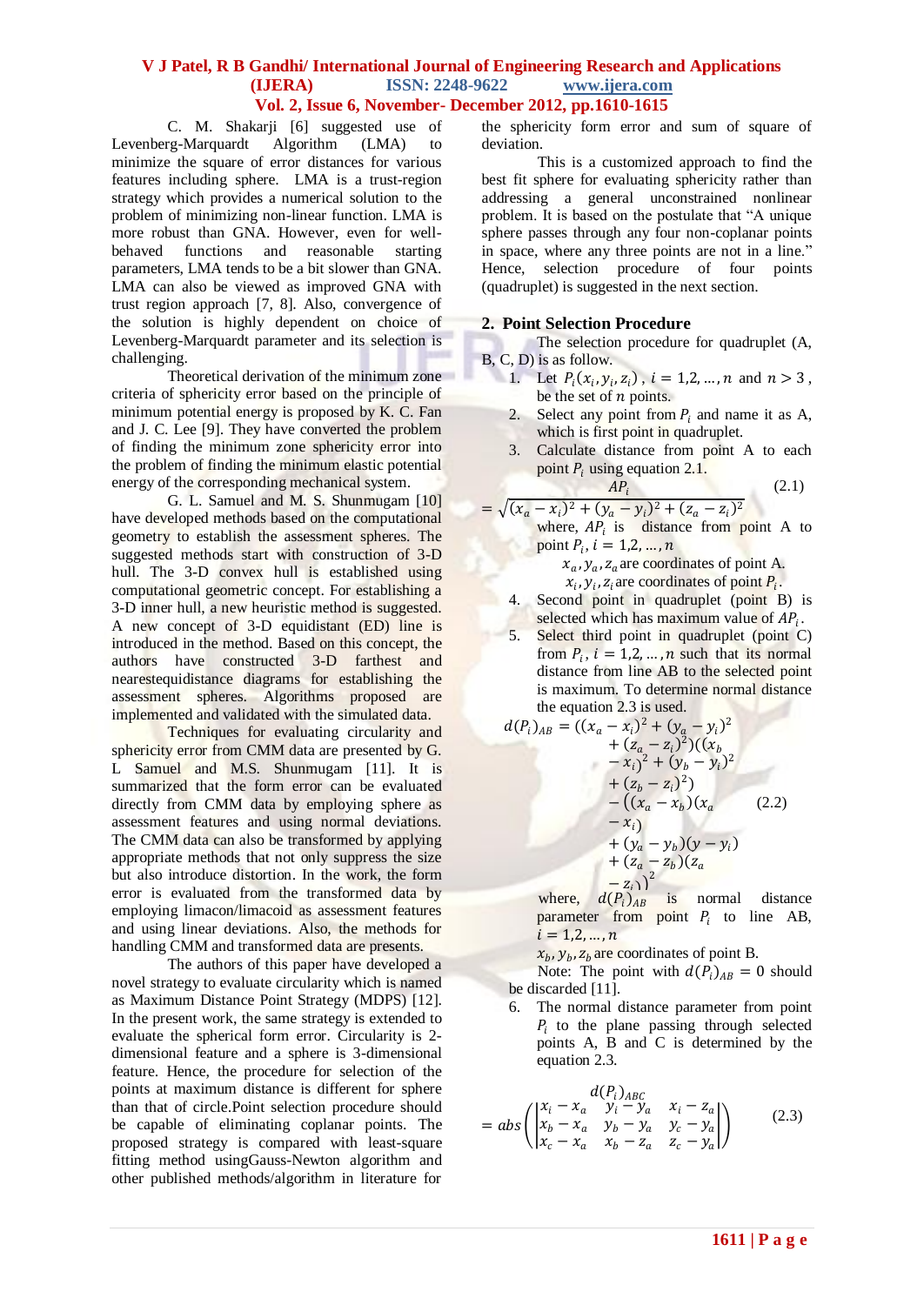where,  $d(P_i)_{ABC}$  is normal distance parameter from point  $P_i$  to plane passing through points A, B and C,  $i = 1, 2, ..., n$  $x_c$ ,  $y_c$ ,  $z_c$  are coordinates of point C.

7. Point D, is selected with maximum value of  $d(P_i)_{ABC}$  from the available points.

The selection procedure is followed for each point P<sub>i</sub>. Hence, there are n quadruplet and n candidate spheres.

Amongst all candidate spheres, spheres which are far from the solution are eliminated heuristically as discussed in section 3.3. The average of center coordinates of the selected spheres and the average radii of these spheres represent the center and radius of the best fit sphere for a given set of points.

# **3. Formulations**

For  $P_i(x_i, y_i, z_i)$  = 1,2, ..., n and n  $\geq 4$ **3.1 Least Square Method**

A sphere with the center  $(x_0, y_0, z_0)$  and radius  $r_0$  is found such that it minimizes the sum of squared deviations. The sphere equation in an implicit form can be written as

$$
f(x, y, z) = (x - x0)2 + (y - y0)2 + (z - z0)2 - r02
$$
  
= 0

The deviation of distance for a point  $P_i$ ,  $i = 1, 2, \dots, n$  may be explicitly written as

$$
e_i = \sqrt{(x_i - x_0)^2 + (y_i - y_0)^2 + (z_i - z_0)^2} -
$$

$$
r_0
$$
; where i = 1,2,...,n (3.1)

The sum of squared deviations is then described as

$$
e_s = \sum_{i=1}^{n} e_i^2
$$
  
= 
$$
\sum_{i=1}^{n} \left[ \sqrt{(x_i - x_0)^2 + (y_i - y_0)^2 + (z_i - z_0)^2} - r_0 \right]^2
$$
  
(3.2)

#### **3.2 Sphericity error**

Denote the maximum value among the deviations  $e_i$ ,  $i = 1, 2, ..., n$  as  $e_{max}$  and the minimum value as  $e_{\min}$ . Then, the sphericity error h can be computed as

 $h = e_{max} - e_{min}(3.3)$ 

According to the minimum zone criterion given by ANSI Standard Y14.5 [1], the center  $(x_0, y_0, z_0)$  and radius  $r_0$  of an ideal circle should be determined such that the sphericity h is the minimum.

#### **3.3 Maximum Distance Point Strategy**

Fix a point, say,  $P_k$  and select three other points as explained in section 2. Let the coordinates of the points be  $(x_a, y_a, z_a)$ ,  $(x_b, y_b, z_b)$ ,  $(x_c, y_c)$  zcand xd, yd, zd. Solve the following system of linear algebraic equations

$$
2(x_b - x_a)x + 2(y_b - y_a)y + 2(z_b - z_a)z
$$
  
\n
$$
= (x_b^2 - x_a^2) + (y_b^2 - y_a^2)
$$
  
\n
$$
+ (z_b^2 - z_a^2)
$$
  
\n
$$
2(x_c - x_a)x + 2(y_c - y_a)y + 2(z_c - z_a)z
$$
  
\n
$$
= (x_c^2 - x_a^2) + (y_c^2 - y_a^2)
$$
  
\n
$$
+ (z_c^2 - z_a^2)
$$
  
\n
$$
2(x_d - x_a)x + 2(y_d - y_a)y + 2(z_d - z_a)z
$$
  
\n
$$
= (x_d^2 - x_a^2) + (y_d^2 - y_a^2)
$$
  
\n
$$
+ (z_a^2 - z_a^2)
$$
  
\nfor correct terms of the sphere (x, y) and

for center of the sphere(
$$
x_0
$$
,  $y_0$ ) and calculate  $r_0$  using

$$
r_0 = \sqrt{(x_a - x_0)^2 + (y_a - y_0)^2 + (z_i - z_0)^2}.
$$
 This  
is the sphere passing through  $(x_a, y_a, z_a)$ ,  
 $(x_b, y_b, z_b)$ ,  $(x_c, y_c, z_c)$  and  $(x_d, y_d, z_d)$ .

Repeating the procedure by fixing each point  $P_i$ ,  $i = 1, 2, \dots n$ , n–centers and n–radii are found. To select the best fit sphere following heuristic method is used.

1. Let

$$
= \sum_{i=1}^{n} \left[ \sqrt{(x_i - a_k)^2 + (y_i - b_k)^2 + (z_i - c_k)^2} - r_k \right]^2
$$

 $(a_k, b_k, c_k)$  is center and  $r_k$  is radius of  $k<sup>th</sup>$ sphere where,  $k = 1, 2, ... n$ .

- 2. The mean and standard deviation of  $e_k$ ,  $k = 1, 2, \dots n$  are found.
- 3. The spheres with  $e_k$  less than or equal to mean of  $e_k$ ,  $k = 1,2,...$  n are selected.
- 4. Calculate the mean of the coordinates of centers and radii of these selected spheres. This gives center and radius of the best fit sphere.
- 5. Calculate sphericity using equation (3.3) for the sphere found in step 4.
- 6. Steps 1 to 5 are followed for  $(n m)$  number of spheres; where m is number of spheres which are not selected in step 3.
- 7. If sphericity calculated in step 5 is less than sphericity calculated in previous iteration, go to step 1. Otherwise go to step 8.
- 8. Stop iterations. The sphere found is the claimed best fit sphere.

#### **4. Results and Discussion**

MATLAB programs for evaluating sphericity by MDPS and LSM were executed on computer with Intel atom processor, 800 MHz clock speed and 1 GB RAM. The programs were run for CMM measured data set. A reference sphere is measured using SCAN facility available on CMM. The SCAN facility ensures that points in the dataset are uniformly spaced. These measured points are tabulated in Table 1.

Table 2 shows results of sphericity (h) evaluation for the dataset presented in Table 1. The results are expressed up to six decimal places. It can be observed that sphericity error obtained by MDPS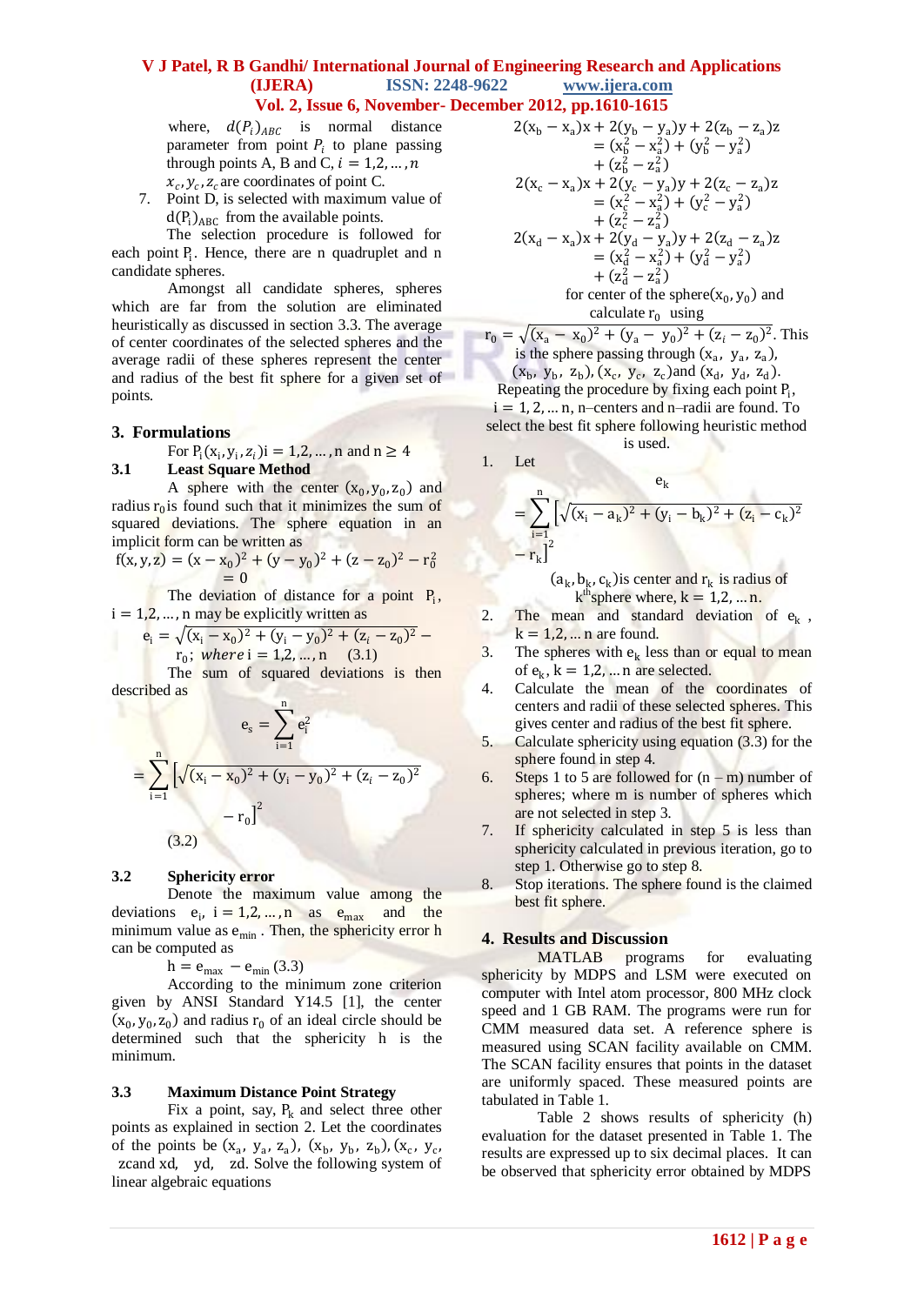is not less than that of LSM and CMM result. But, it can be observed that the order of sphericity error is  $10^{-2}$  $\mu$ m. Table 2 also shows the comparison of sum of squared deviation  $(e_s)$ . It can be observed that sum of squared deviation of MDPS is less than that of CMM result and more than LSM. The order of sum of squared deviation is 10-8 mm.

Since, the points are uniformly distributed, the results obtained from each method is very precise and near to each other. Three more datasets of points are manually measured for the same reference sphere. These datasets contain 44, 37 and 23 points respectively. Table 3 shows sphericity obtained by MDPS and LSM. It can be seen that sphericity achieved by MDPS is less than that of LSM. The table 3 also indicates that the sum of squared deviation of MDPS is not less than that of LSM, which is not objective of the method.

# **5. Conclusions**

The present paper shows that the Maximum Distance Point Strategy (MDPS) suggested for circle [11] is extended to the sphere. It is concluded that the points are very well uniformly distributed the MDPS gives comparable results with Least Square Method (LSM). The MDPS gives better results compared to LSM when points are not uniformly distributed. This method can be used as starting solution for Simplex Search. The developed methodology has great potential for implementation in CMM software for evaluation of spherical features.

# **References**

- [1] ANSI Standard Y14.5, "Dimensioning and Tolerancing", *The American Society of Mechanical Engineers*, New York, 2009.
- [2] R. Sedgewick, Algorithms, (Addison-Wesley Publishing Co., 1983).
- [3] P. Bourdet, C. Lartigue, F. Leveaux, Effects of data points distribution and mathematical model on finding the best-fit sphere to data, *Precision Engineering, 15(3),* 1993, 150- 15[7.http://dx.doi.org/10.1016/0141-](http://dx.doi.org/10.1016/0141-6359(93)90002-R) [6359\(93\)90002-R](http://dx.doi.org/10.1016/0141-6359(93)90002-R)
- [4] T. Kanada, Evaluation of spherical form errors – Computation of sphericity by means of minimum zone method and some

examinations with using simulated data, *Precision Engineering, 17(4),* 1995, 281- 289[.http://dx.doi.org/10.1016/0141-](http://dx.doi.org/10.1016/0141-6359(95)00017-8) [6359\(95\)00017-8](http://dx.doi.org/10.1016/0141-6359(95)00017-8)

- [5] T. Kanada, Estimation of sphericity by means of statistical processing for roundness of spherical parts, *Precision Engineering,* 20(2), 1997, 117-122[.http://dx.doi.org/10.1016/S0141-](http://dx.doi.org/10.1016/S0141-6359(97)00013-5) [6359\(97\)00013-5](http://dx.doi.org/10.1016/S0141-6359(97)00013-5)
- [6] C. M. Shakarji, Least-Squares Fitting Algorithms of the NIST Algorithm Testing System*, Journal of Research of the National Institute of Standards and Technology, 103(6)*, 1998, 633-641.
- [7] Nocedal and Wright, Numerical Optimization, (Springer-Verlag, New York, 1999).
- [8] Antoniou and Lu, Practical Optimization: Algorithms and Engineering Applications, (Springer Science+Business Media, 2007).
- [9] K. C. Fan, J. C. Lee, Analysis of minimum zone sphericity error using minimum potential energy theory, *Precision Engineering, 23(2),*1999, 65- 7[2http://dx.doi.org/10.1016/S0141-](http://dx.doi.org/10.1016/S0141-6359(98)00024-5) [6359\(98\)00024-5](http://dx.doi.org/10.1016/S0141-6359(98)00024-5)
- [10] G. L. Samuel, M. S. Shunmugam, Evaluation of sphericity error from doordinate measurement data using computational geometric techniques, Computer Methods in Applied Mechanics and Engineering, 190, 2001,6765-6781 [http://dx.doi.org/10.1016/S0045-](http://dx.doi.org/10.1016/S0045-7825(01)00220-1) [7825\(01\)00220-1](http://dx.doi.org/10.1016/S0045-7825(01)00220-1)
- [11] G. L. Samuel, M. S. Shunmugam, Evaluation of circularity and sphericity from coordinate measurement data, *Journal of Materials Processing Technology, 139 (1-3),*2003, 90-95. [http://dx.doi.org/10.1016/S0924-](http://dx.doi.org/10.1016/S0924-0136(03)00187-0) [0136\(03\)00187-0](http://dx.doi.org/10.1016/S0924-0136(03)00187-0)
- [12] V. J. Patel, R. B. Gandhi, Evaluation of Circularity from Coordinate data using Maximum Distance Point Strategy (MDPS), *International Journal of Engineering and Technology, 1 (04)*, 2012, ISSN 2278-0181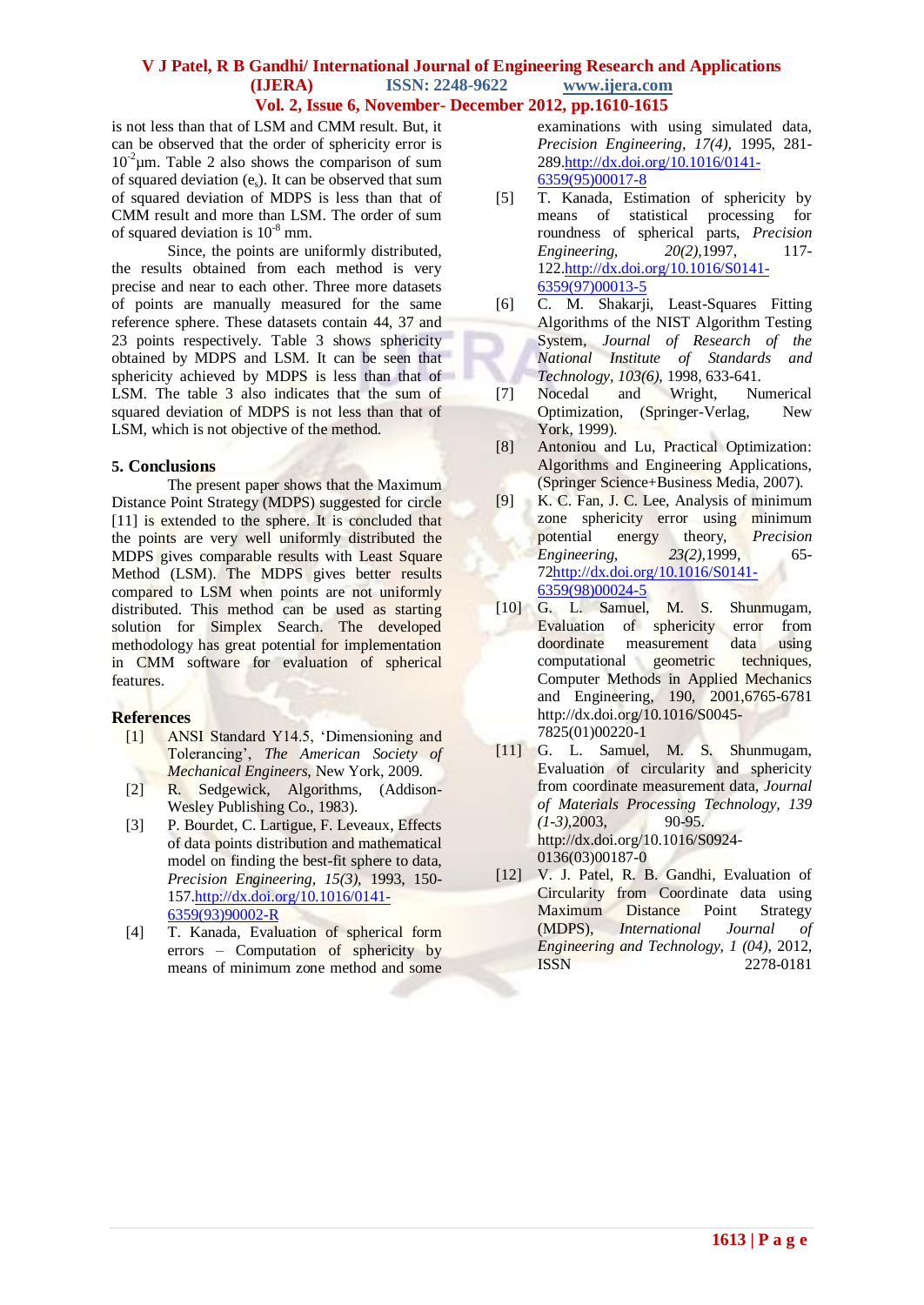Table 1: CMM measured dataset

| 1.  | 193.6395 | 449.6373 | -489.2791   | 41. | 174.5898 | 459.3663 | $-485.0077$ |
|-----|----------|----------|-------------|-----|----------|----------|-------------|
| 2.  | 193.381  | 452.1639 | -489.2791   | 42. | 172.6499 | 457.7269 | $-485.0077$ |
| 3.  | 192.6185 | 454.5816 | -489.2791   | 43. | 171.1076 | 455.7077 | $-485.0077$ |
| 4.  | 191.3827 | 456.7966 | -489.2791   | 44. | 170.0412 | 453.4188 | -485.0077   |
| 5.  | 189.7255 | 458.7156 | -489.2791   | 45. | 169.4875 | 450.941  | $-485.0077$ |
| 6.  | 187.7236 | 460.255  | -489.2791   | 46. | 169.4812 | 448.3883 | $-485.0077$ |
| 7.  | 185.4375 | 461.3658 | -489.2791   | 47. | 170.0211 | 445.9123 | $-485.0077$ |
| 8.  | 182.9779 | 461.9903 | -489.2791   | 48. | 171.0772 | 443.6143 | $-485.0077$ |
| 9.  | 180.4467 | 462.1048 | $-489.2791$ | 49. | 172.6045 | 441.5925 | -485.0077   |
| 10. | 177.947  | 461.7068 | $-489.2791$ | 50. | 174.5259 | 439.9484 | $-485.0077$ |
| 11. | 175.5631 | 460.8051 | -489.2791   | 51. | 176.7545 | 438.7544 | -485.0077   |
| 12. | 173.4296 | 459.4521 | -489.2791   | 52. | 179.1957 | 438.0638 | $-485.0077$ |
| 13. | 171.6114 | 457.6967 | $-489.2791$ | 53. | 181.7355 | 437.9145 | -485.0077   |
| 14. | 170.1802 | 455.6046 | $-489.2791$ | 54. | 184.2403 | 438.3139 | $-485.0077$ |
| 15. | 169.2004 | 453.2646 | -489.2791   | 55. | 186.5973 | 439.2404 | $-485.0077$ |
| 16. | 168.7137 | 450.7755 | $-489.2791$ | 56. | 188.6988 | 440.6494 | $-485.0077$ |
| 17. | 168.7419 | 448.2211 | -489.2791   | 57. | 190.4487 | 442.4752 | $-485.0077$ |
| 18. | 169.2817 | 445.7492 | -489.2791   | 58. | 191.7708 | 444.6418 | $-485.0077$ |
| 19. | 170.3135 | 443.4282 | $-489.2791$ | 59. | 192.5949 | 447.0365 | $-485.0077$ |
| 20. | 171.7879 | 441.3704 | $-489.2791$ | 60. | 190.7176 | 449.6317 | $-481.2513$ |
| 21. | 173.6443 | 439.6542 | -489.2791   | 61. | 190.3819 | 452.1481 | $-481.2513$ |
| 22. | 175.8157 | 438.3435 | -489.2791   | 62. | 189.3965 | 454.4868 | $-481.2513$ |
| 23. | 178.2024 | 437.4996 | -489.2791   | 63. | 187.8376 | 456.4777 | $-481.2513$ |
| 24. | 180.7174 | 437.1542 | -489.2791   | 64. | 185.8181 | 457.9869 | $-481.2513$ |
| 25. | 183.2553 | 437.3253 | -489.2791   | 65. | 183.4654 | 458.9185 | $-481.2513$ |
| 26. | 185.6967 | 438.0035 | $-489.2791$ | 66. | 180.9368 | 459.2004 | $-481.2513$ |
| 27. | 187.9497 | 439.1597 | -489.2791   | 67. | 178.4324 | 458.8085 | $-481.2513$ |
| 28. | 189.9258 | 440.7492 | -489.2791   | 68. | 176.1218 | 457.7746 | $-481.2513$ |
| 29. | 191.5412 | 442.7068 | -489.2791   | 69. | 174.1603 | 456.1676 | $-481.2513$ |
| 30. | 192.7221 | 444.9373 | $-489.2791$ | 70. | 172.6964 | 454.1142 | $-481.2513$ |
| 31. | 192.8863 | 449.6328 | $-485.0077$ | 71. | 171.8159 | 451.7317 | $-481.2513$ |
| 32. | 192.6111 | 452.1626 | $-485.0077$ | 72. | 171.5938 | 449.1912 | $-481.2513$ |
| 33. | 191.8008 | 454.5652 | $-485.0077$ | 73. | 172.0445 | 446.7014 | $-481.2513$ |
| 34. | 190.498  | 456.7317 | $-485.0077$ | 74. | 173.1329 | 444.4158 | $-481.2513$ |
| 35. | 188.7602 | 458.57   | $-485.0077$ | 75. | 174.778  | 442.4999 | $-481.2513$ |
| 36. | 186.6678 | 459.9937 | $-485.0077$ | 76. | 176.8722 | 441.0785 | $-481.2513$ |
| 37. | 184.3112 | 460.9379 | $-485.0077$ | 77. | 179.265  | 440.2563 | $-481.2513$ |
| 38. | 181.8087 | 461.353  | $-485.0077$ | 78. | 181.7975 | 440.0905 | $-481.2513$ |
| 39. | 179.2695 | 461.2198 | $-485.0077$ | 79. | 184.2738 | 440.5927 | $-481.2513$ |
| 40. | 176.8231 | 460.5445 | -485.0077   | 80. | 186.5341 | 441.7271 | $-481.2513$ |
| 81. | 188.419  | 443.4148 | $-481.2513$ | 87. | 178.0569 | 452.5809 | $-477.5433$ |
| 82. | 189.796  | 445.5387 | $-481.2513$ | 88. | 176.9389 | 450.3482 | -477.5433   |
| 83. | 185.422  | 449.6341 | -477.5433   | 89. | 177.2727 | 447.8446 | $-477.5433$ |
| 84. | 184.6802 | 452.0413 | -477.5433   | 90. | 178.939  | 445.9814 | $-477.5433$ |